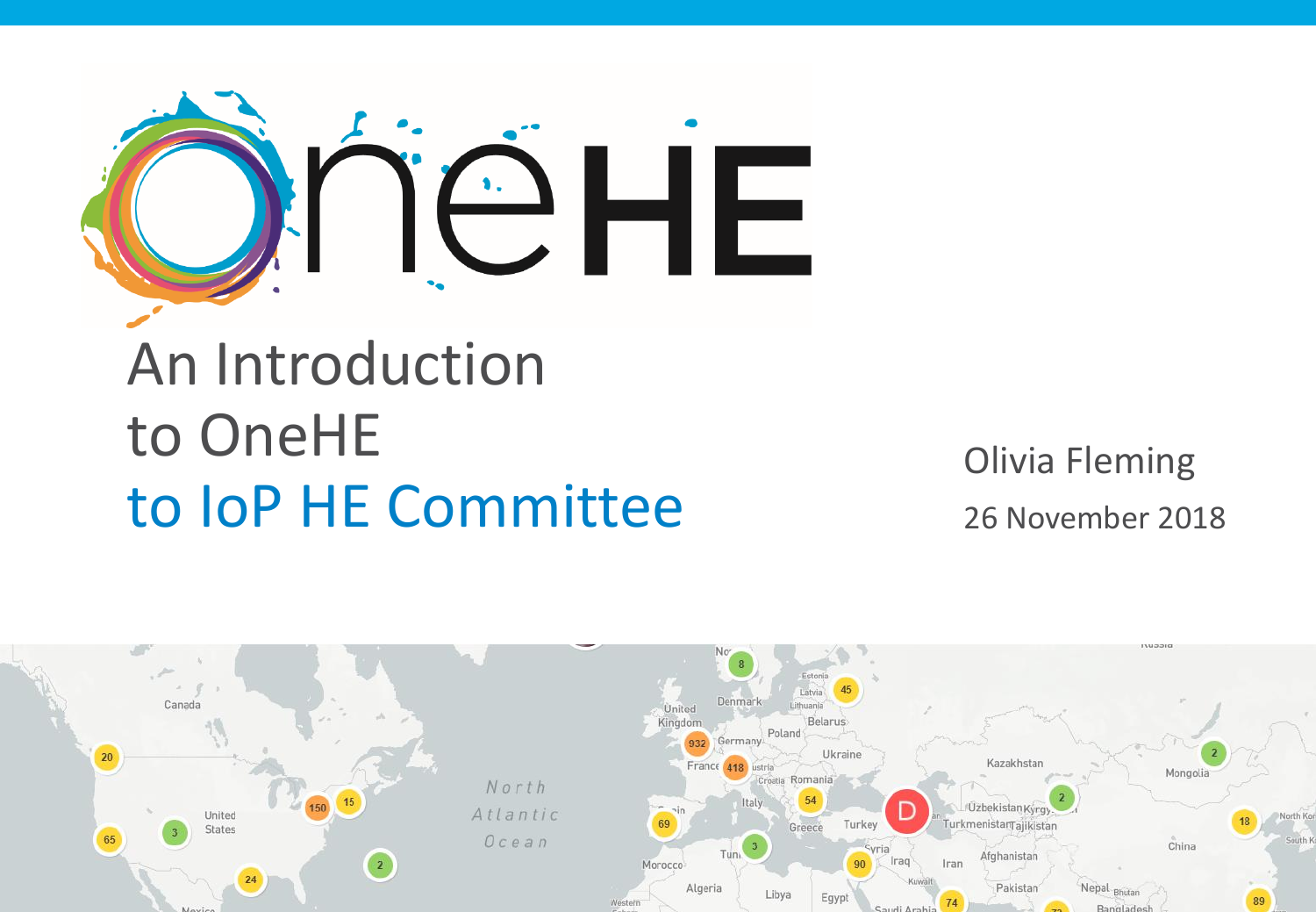## Introductions

**OneHE** is the creation of Mark Jones, Olivia Fleming and Simon Jones, formerly the Executive team of the Higher Education Academy (HEA), a global charity promoting better teaching in HE. Between 2015 and 2018, the team transformed HEA from a 78% grant funded model to a 92% commercial income model, filling a £6M gap in revenue and is projected to achieve its first surplus in FY18 of approximately £300K.



**Dr Mark Jones** (Operations): Mark is a specialist in commercialisation with a background in academia, digital and broadcast. In his career, he has worked for the Universities of York and Hull, BBC, ITV, Eutelsat and SES, launched two start-ups and managed three organisations from grant dependency to commercial sustainability. Mark served as Chief Operating Officer and interim - Chief Executive Officer at HEA.



**Olivia Fleming** (Partnerships): Olivia is a specialist in strategic development with a background in sales, supply chain management and business development working in the international Healthcare sector for Boehringer Mannheim, Roche Diagnostics and Trinity Biotech. Olivia has 15 years' experience of working in the higher education sector and championed the successful expansion of the HEA into the global market from a standing start to presence in more than 40 countries.



**Simon Jones** (Engagement): Simon is a brand specialist and customer marketing champion. He has worked in agencies (including Saatchi & Saatchi and a successful start-up) and on the client side in the UK and SE Asia with brands including Sony, BBC, EEC, Teesside University, GNER, the Pakistan Inward Investment Programme and Tiger Beer. He was part of the Executive team that delivered the turn around of the AIM listed utility company Fulcrum and joined the HEA in 2015.

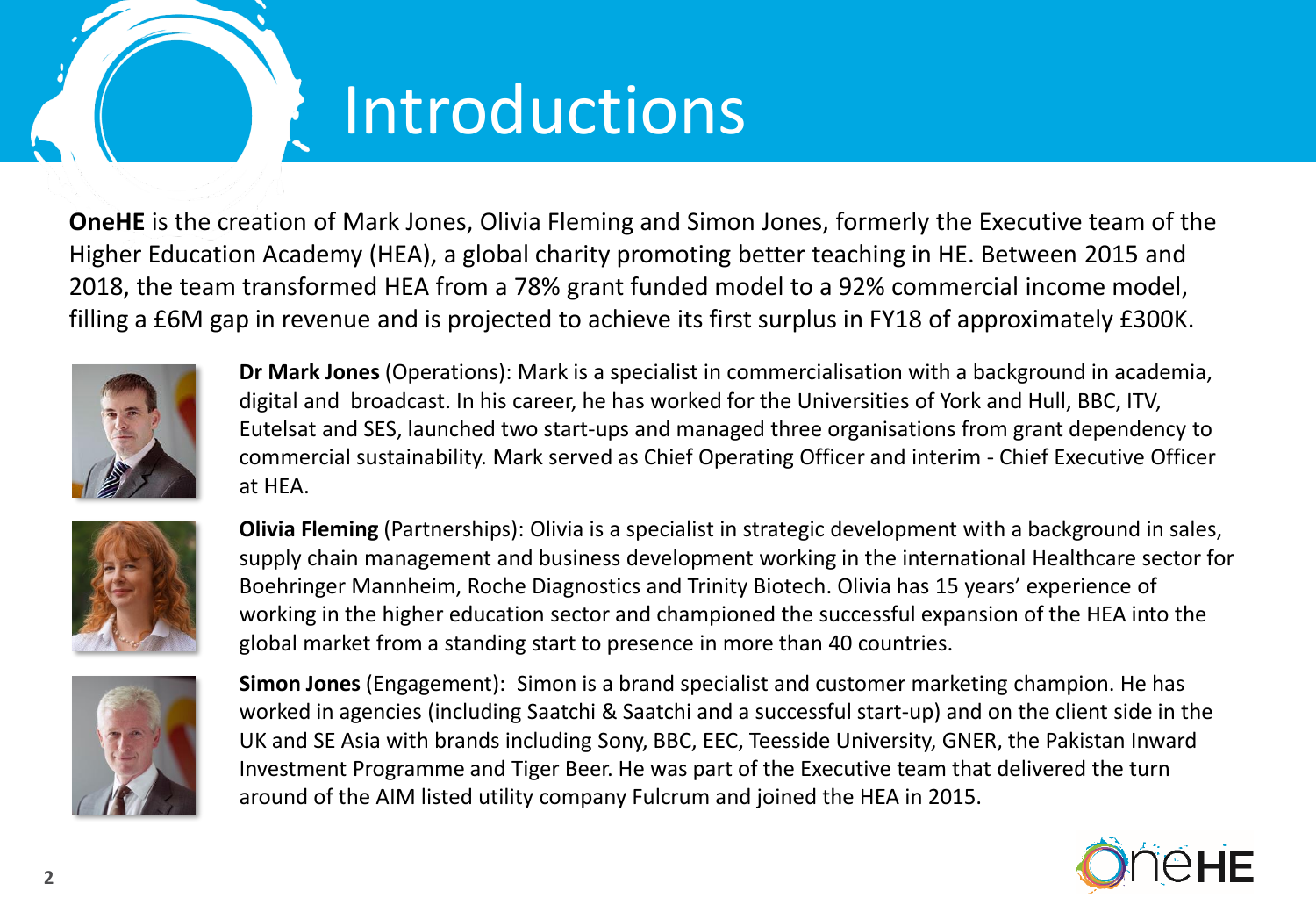# Higher Education Challenges



**engagement and pedagogy.**

#### **Globalisation**

**Higher education is a global market with intense competition for staff and students.**

#### **Massification**

**Across OECD countries, 49% of all individuals will graduate at least once from higher education.**

#### **Competition**

**New entrants, new ways of working, are challenging the status quo.**

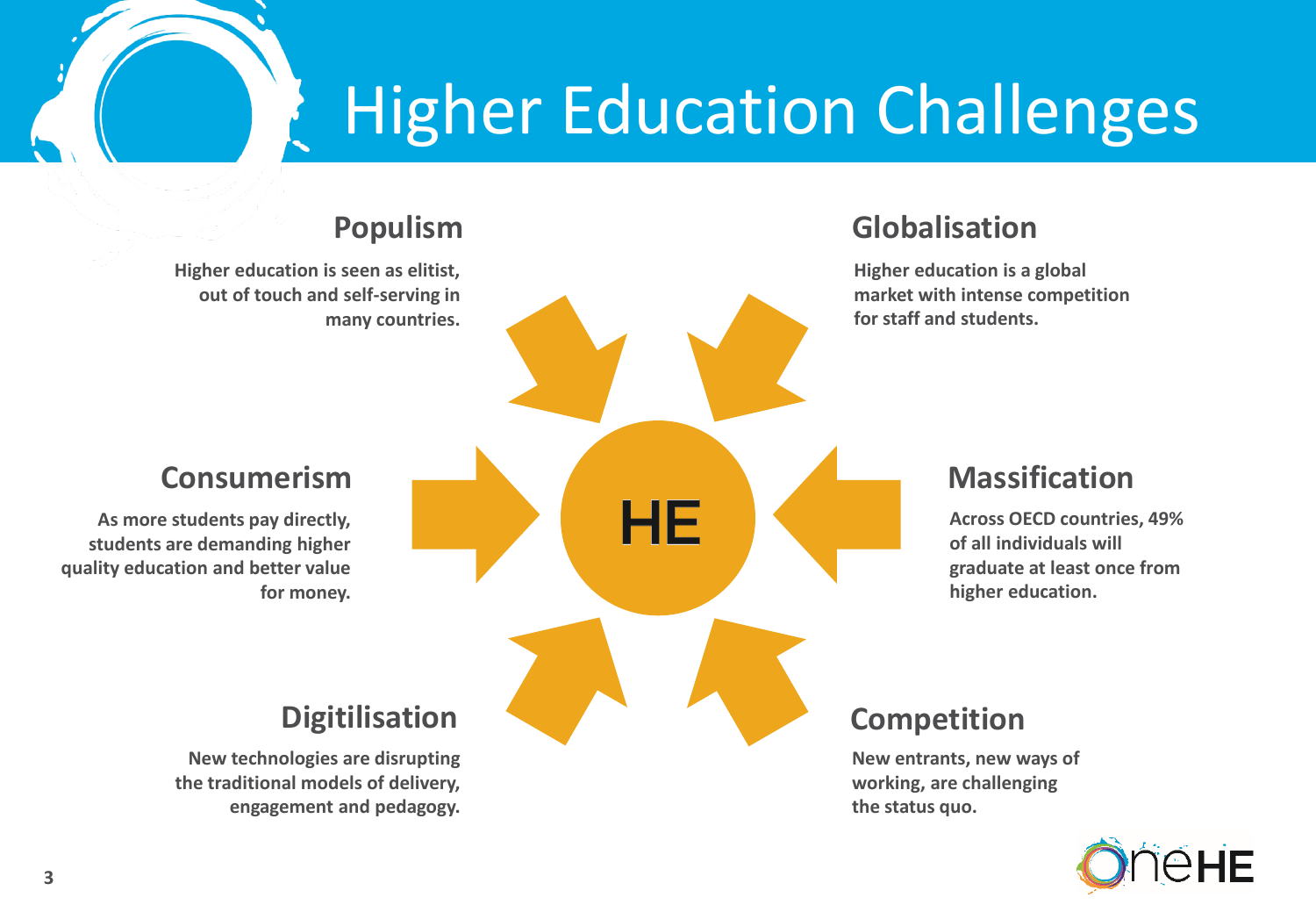## The Needs of Educators

#### **Learn through collaboration**

**Strong desire to share experiences, work collaboratively and solve problems together.**

#### **Want to give back**

**Strong belief in the transformational power of higher education on individual lives.**

#### **Secure grant funding**

**Lack of any funding or investment to innovate and develop how higher education is delivered.**

#### **Improve personal impact**

**Need to transform the effectiveness and impact of their work as educators and to achieve institutional KPIs.**

#### **Enhance Career prospects**

**Lack of opportunity to promote and differentiate themselves beyond research.** 

#### **Find help and support**

**Lack of support to develop their practice in their discipline and beyond their institution.**

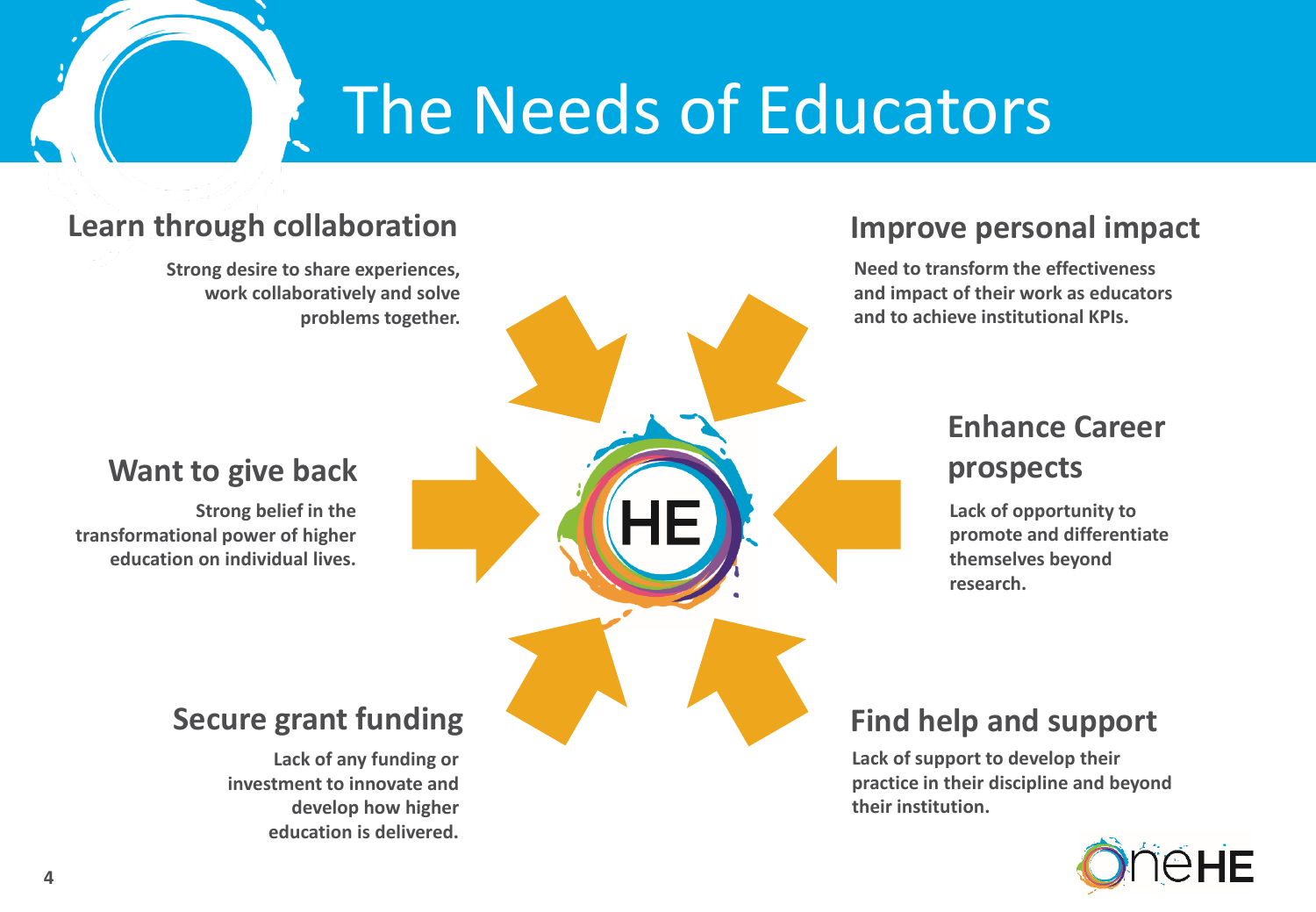## OneHE - Overview

**OneHE** is a **global network** for **educators** who share a passion for **learning and teaching** in higher education.



We **help educators** to transform the impact and effectiveness of higher education by harnessing their **shared wisdom, experience and passion**.

As a **membership platform**, we enable our members to make connections, collaborate across disciplines, build scholarly communities, promote and develop their skills and gain recognition for what they do.

We reinvest 20% of all membership fees **in member-led innovation** that benefits educators and students.

Our **ambition** - as a collective - is to **enhance public faith and confidence** in the value of higher education and to act as a force for **social good**.

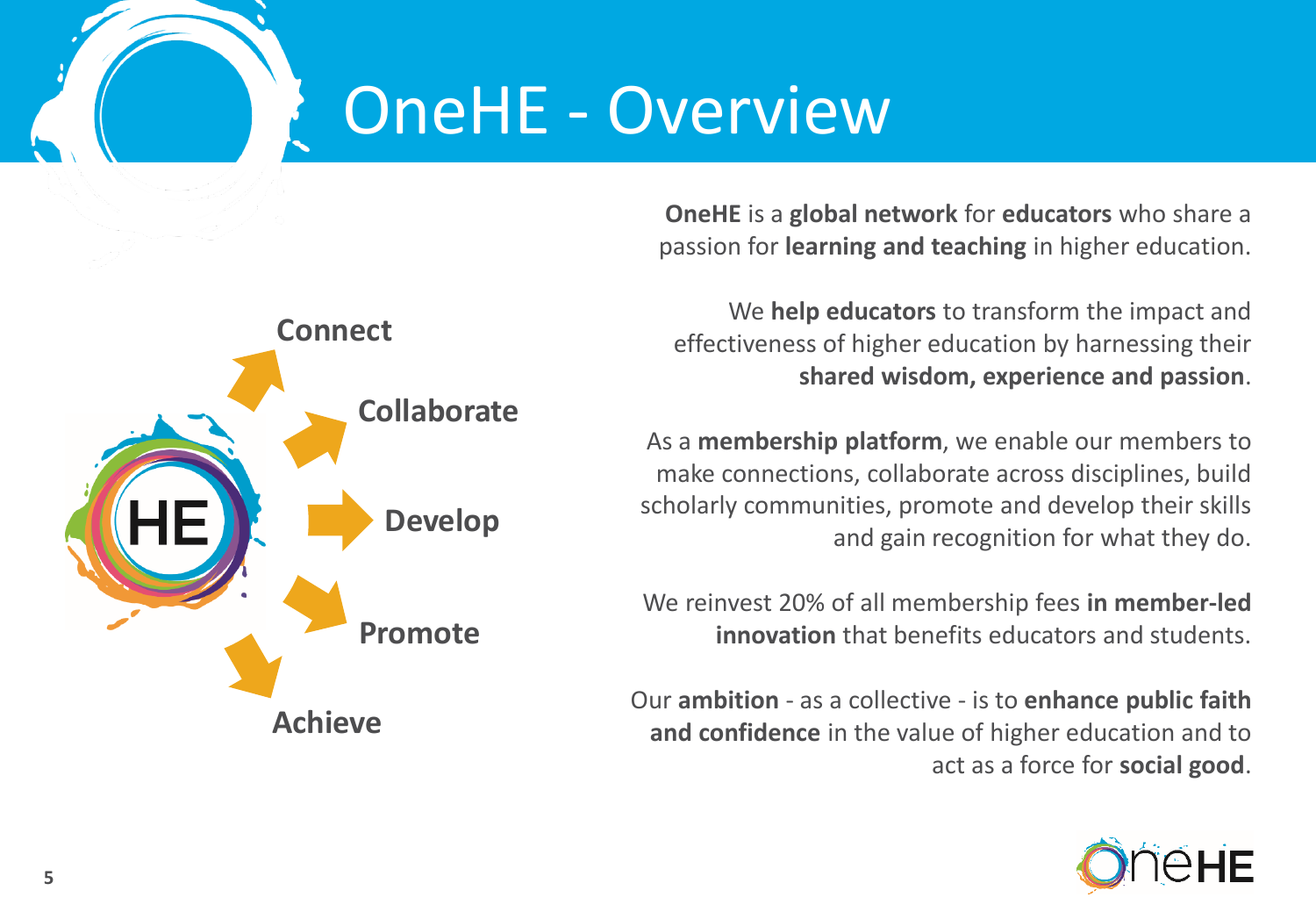







### Personalised profiles

### Global directory

 $\bullet$ 

### **Online communities**



Networks and forums



 $\bullet$ 

Ø



### **Events listings**



Innovation funding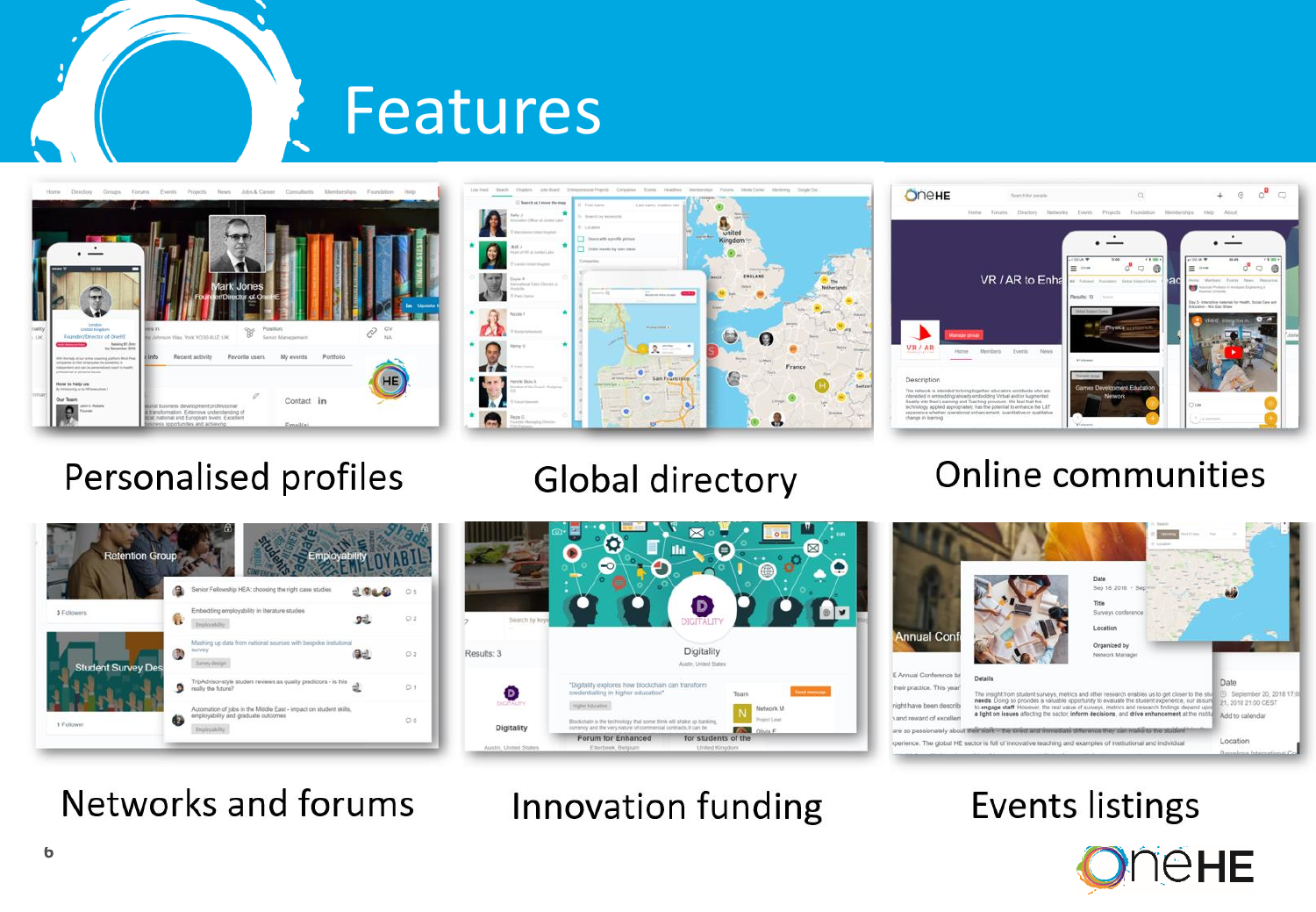# How OneHE helps Networks

As a network convenor, you can create your own private network group on OneHE where you control who is admitted and can facilitate deeper engagement with your members:

- **Manage your membership**, invite and upload existing members to private directory
- **Improve communications**, personalised, notifications, run campaigns
- **Promote discussion**, online forums, promote discussion based on popularity & engagement
- **Run surveys, polls**, votes with members
- **Promote and manage events**, ticketing, payments, registration & ongoing comms, forums
- **Increase member engagement**, activity tools & engagement scoring, recognise contribution
- **Improve access for members**, use OneHE app, notifications
- **Inform OneHE's future development**, work with OneHE and the wider membership to shape new features, e.g. micro-credentialing and digital badging.
- And **connect your network to other networks worldwide**

**All in a platform that is a branded safe private space with no fee applied**

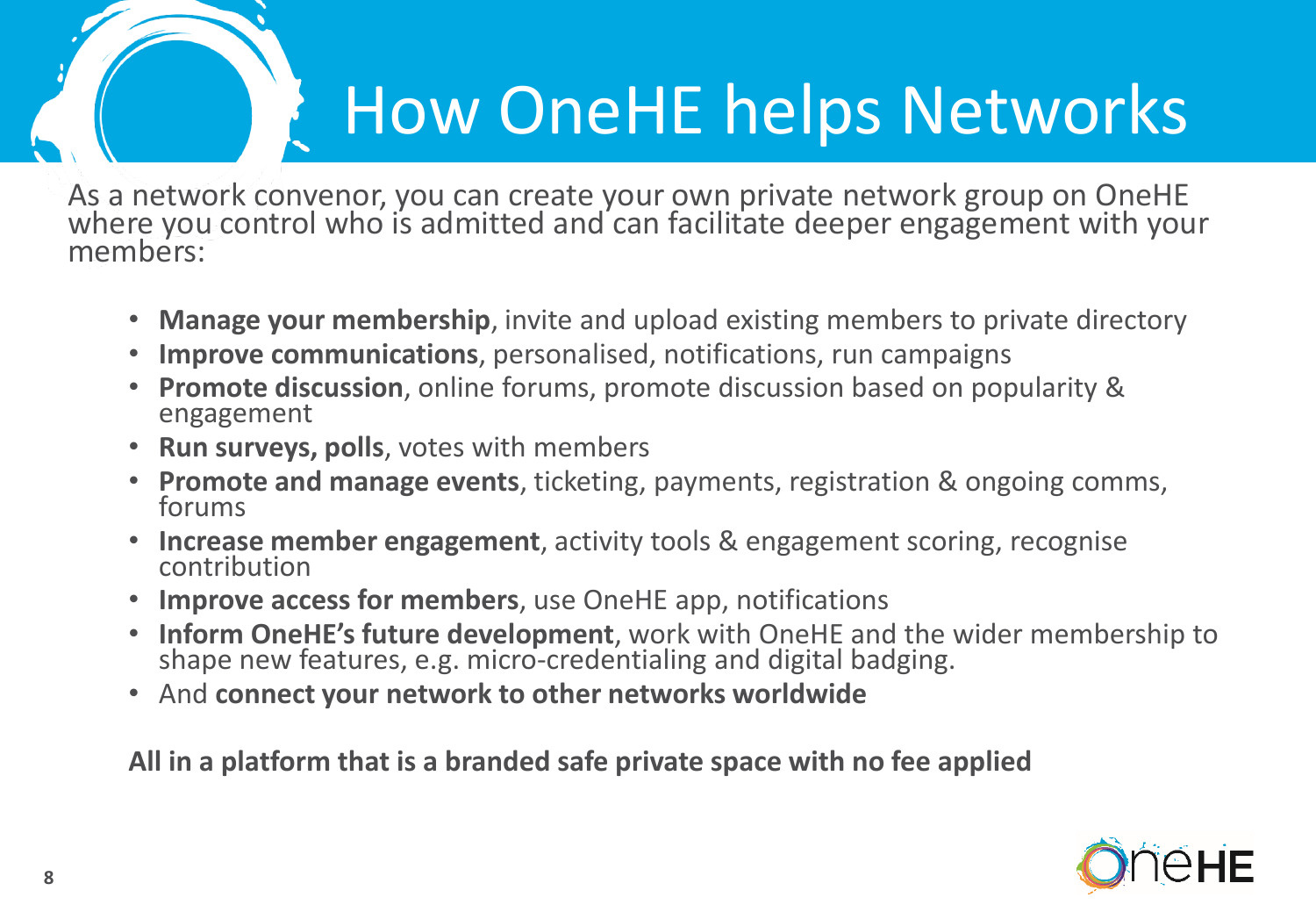

# The OneHE Foundation

- 20% of fees reinvested in projected pitched and chosen by members
- Funding round every 4 months members
- Aim to foster innovation that improves the student academic experience
- Outputs disseminated through the platform
- Paying members can submit proposals and vote

Our ambition is that the **OneHE Foundation** becomes an **engine of innovation and change** – a force to improve higher education for the benefit of all **students and society**.

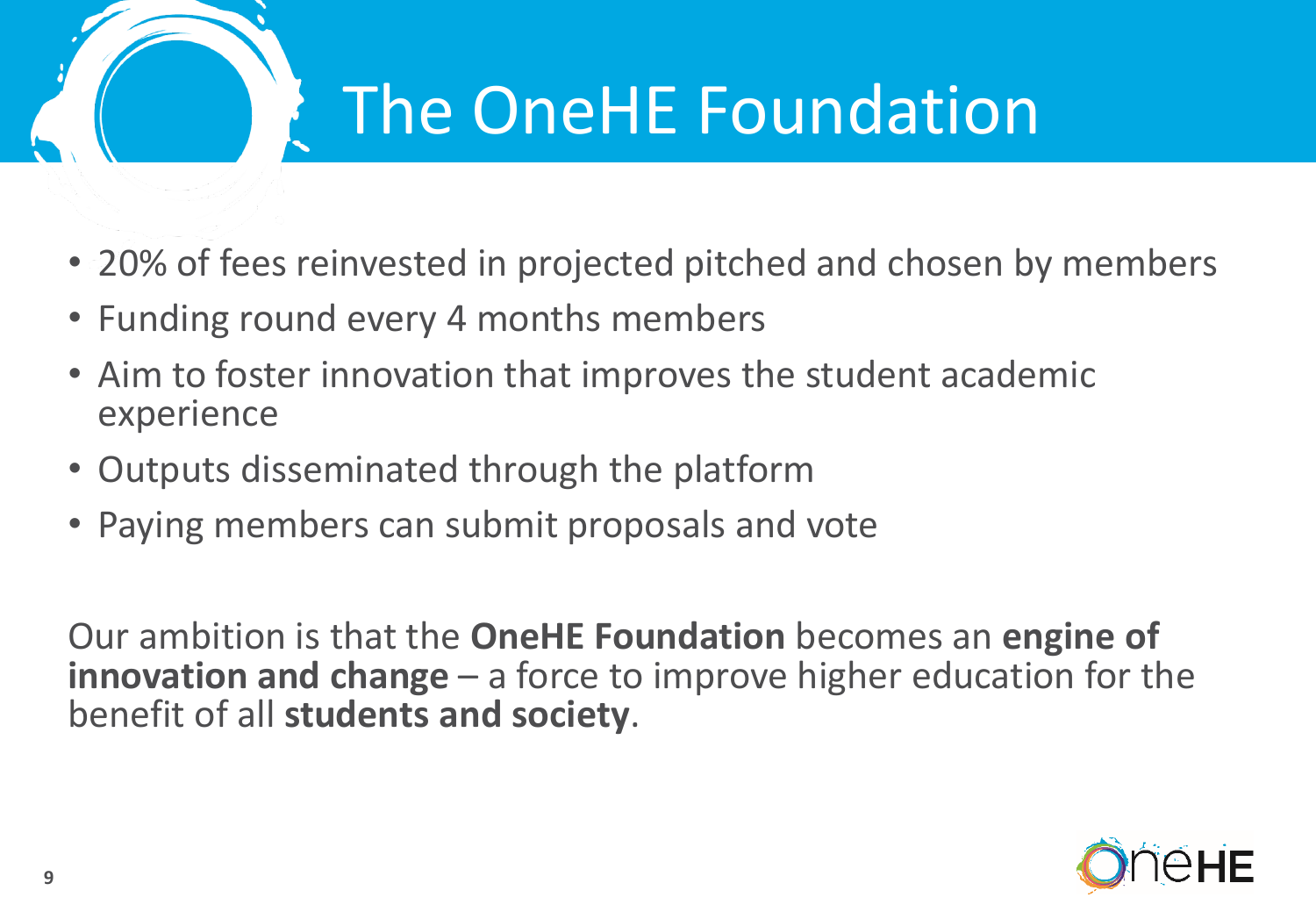

## The Platform